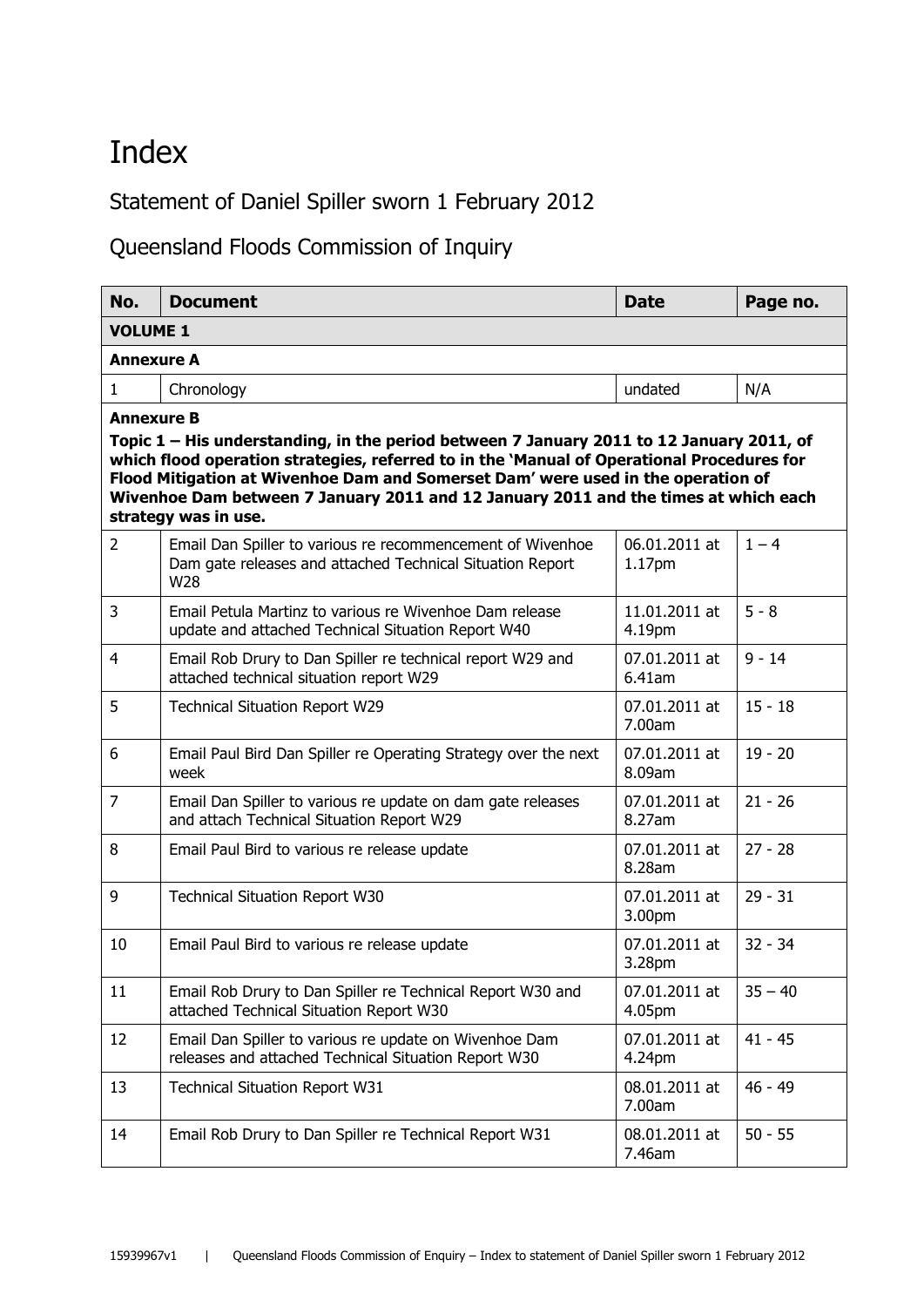| No. | <b>Document</b>                                                                                                                                                                                                      | <b>Date</b>                         | Page no.    |
|-----|----------------------------------------------------------------------------------------------------------------------------------------------------------------------------------------------------------------------|-------------------------------------|-------------|
| 15  | Email Paul Bird to SEQWGM Media, Barry Dennien, Dan Spiller<br>and Scott Denner re water release update                                                                                                              | 08.01.2011 at<br>7.54am             | $56 - 57$   |
| 16  | Email Dan Spiller to various re water grid operations update:<br>8.1.11 and attached Technical Situation Report W31                                                                                                  | 08.01.2011 at<br>9.00am             | $58 - 62$   |
| 17  | Email Dan Spiller to Gary Humphrys, Gordon Jardine, Teresa<br>Dyson, Dr David Cunliffe and Jamie Quinn re update on water<br>grid operations                                                                         | 08.01.2011 at<br>9.24am             | $63 - 64$   |
| 18  | Email Dan Spiller to Debbie Best re water grid operations<br>update: 8/1/11                                                                                                                                          | 08.01.2011 at<br>9.48am             | $65 - 67$   |
| 19  | Email Debbie Best to Dan Spiller re water grid operations<br>update: 8/1/11                                                                                                                                          | 08.01.2011 at<br>10.11am            | $68 - 71$   |
| 20  | <b>Technical Situation Report W32</b>                                                                                                                                                                                | 09.01.2011 at<br>7.00am             | $72 - 75$   |
| 21  | Email Rob Drury to Dan Spiller re Technical Report W32 and<br>attached Technical Situation Report W32                                                                                                                | 09.01.2011 at<br>7.50am             | $76 - 82$   |
| 22  | Email Paul Bird to various re water release update                                                                                                                                                                   | 09.01.2011 at<br>7.57am             | $83 - 85$   |
| 23  | Email Dan Spiller to various re water grid operations update:<br>9/1 and attached Technical Situation Report W32                                                                                                     | 09.01.2011 at<br>8.14am             | $86 - 90$   |
| 24  | <b>Technical Situation Report W33</b>                                                                                                                                                                                | 09.01.2011 at<br>6.00pm             | $91 - 94$   |
| 25  | Email Rob Drury to Dan Spiller re Technical Report W31                                                                                                                                                               | 09.01.2011 at<br>6.13 <sub>pm</sub> | $95 - 99$   |
| 26  | Email Dan Spiller to Rob Drury                                                                                                                                                                                       | 09.01.2011 at<br>8.56pm             | 100         |
| 27  | <b>Technical Situation Report W34</b>                                                                                                                                                                                | 09.01.2011 at<br>9.00pm             | $101 - 103$ |
| 28  | Email Rob Drury to Dan Spiller re Technical Report W34 and<br>attached Technical Situation Report W34                                                                                                                | 09.01.2011 at<br>9.18pm             | $104 - 109$ |
| 29  | Email Dan Spiller to Rob Drury, Barry Dennien, Michael Lyons,<br>SEQWGM Media, Debbie Best, Scott Denner, Paul Bird, Stan<br>Stevenson re Technical Report W34 and attached Technical<br><b>Situation Report W34</b> | 09.01.2011 at<br>9.27pm             | $110 - 115$ |
| 30  | Email Dan Spiller to various re updated Wivenhoe Dam and<br>attached Technical Situation Report W34                                                                                                                  | 09.01.2011 at<br>11.07pm            | $116 - 120$ |
| 31  | Email Dan Spiller to Colin Jensen re Wivenhoe Dam Operations<br>update                                                                                                                                               | 09.01.2011 at<br>11.23pm            | $121 - 122$ |
| 32  | Email Dan Spiller to Barry Dennien, Debbie Best, Michael Lyons,<br>SEQWGM Media and Geoff Stead re Mt Crosby going under<br>now. Need a new release                                                                  | 10.01.2011 at<br>12.04am            | 123         |
| 33  | Email Colin Jensen to Dan Spiller re Wivenhoe Dam operations<br>update                                                                                                                                               | 10.01.2011 at<br>12.15am            | $124 - 125$ |
| 34  | Email Rob Drury to Dan Spiller, Barry Dennien, Michael Lyons,                                                                                                                                                        | 10.01.2011 at                       | 126 - 128   |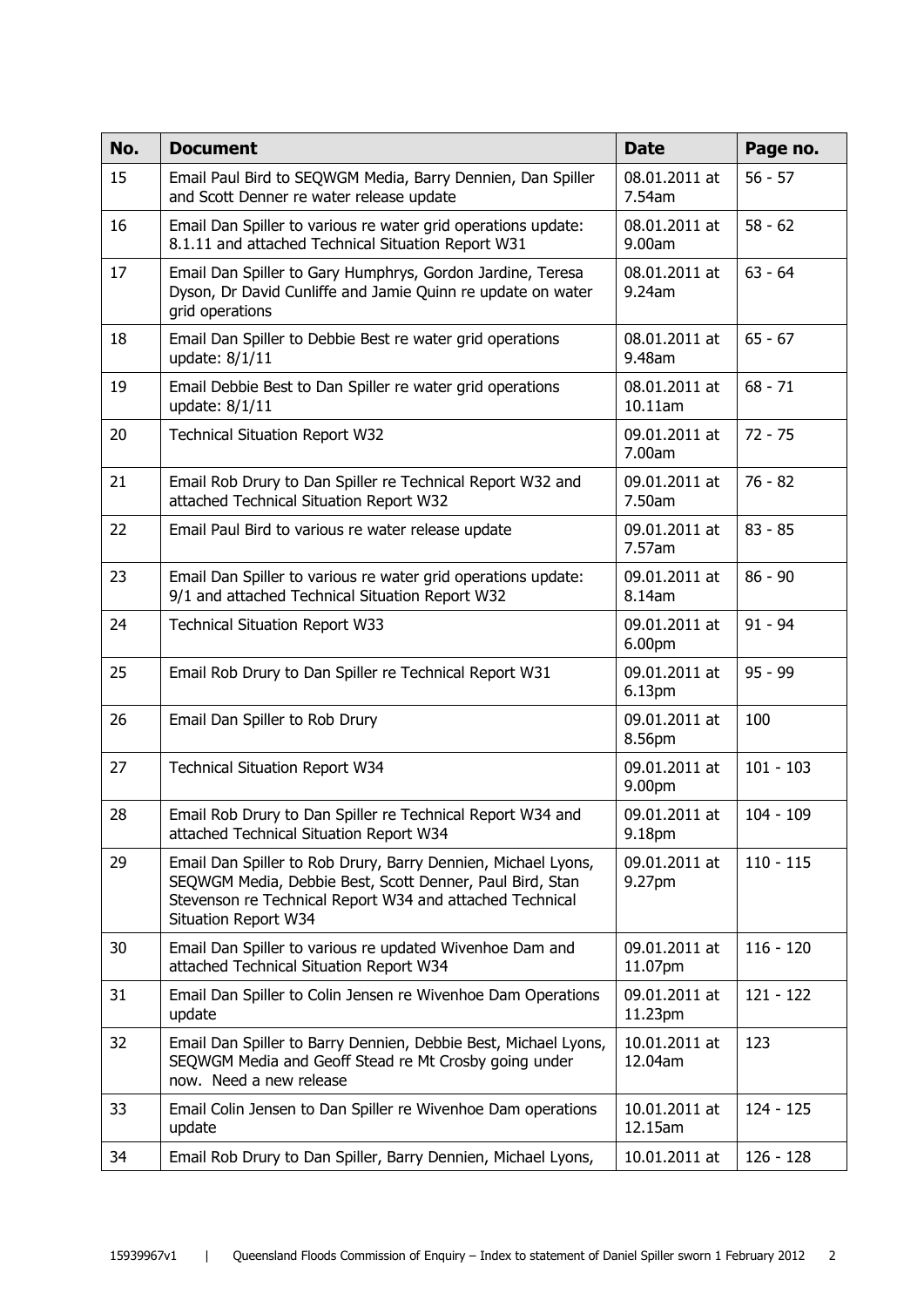| No. | <b>Document</b>                                                                                                                                                                                                                 | <b>Date</b>              | Page no.    |
|-----|---------------------------------------------------------------------------------------------------------------------------------------------------------------------------------------------------------------------------------|--------------------------|-------------|
|     | SEQWGM Media, Debbie Best, Scott Denner, Paul Bird, Stan<br>Stevenson, Peter Burrows and Peter Allen re Technical Report<br>W34                                                                                                 | 1.28am                   |             |
| 35  | Email Dan Spiller to various re updated Wivenhoe Dam release<br>strategy                                                                                                                                                        | 10.01.2011 at<br>5.31am  | $129 - 130$ |
| 36  | Email Rob Drury to Dan Spiller and Barry Dennien re FOC<br>situation report at 01:00 HS on Monday 10 January 2011                                                                                                               | 10.01.2011 at<br>6.14am  | $131 - 133$ |
| 37  | Email Barry Dennien to Michael Lyons re FOC situation report at<br>01:00 HS on Monday 10 January 2011                                                                                                                           | 10.01.2011 at<br>6.17am  | 134 - 136   |
| 38  | Email Rob Drury to Paul Bird, Dan Spiller, Barry Dennien re FOC<br>situation report at 01:00 hrs on Monday, 10 January 2011                                                                                                     | 10.01.2011 at<br>6.20am  | $137 - 141$ |
| 39  | Email Dan Spiller to Barry Dennien re FOC situation report at<br>01:00 HRS on Monday, 10 January 2011                                                                                                                           | 10.01.2011 at<br>6.21am  | $142 - 147$ |
| 40  | Email Rob Drury to Paul Bird and Dan Spiller                                                                                                                                                                                    | 10.01.2011 at<br>6.36am  | 148         |
| 41  | Technical situation report W35                                                                                                                                                                                                  | 10.01.2011 at<br>7.00am  | 149 - 152   |
| 42  | Email Rob Drury to Dan Spiller, Barry Dennien, Michael Lyons,<br>SEQWGM Media, Debbie Best, Scott Denner, Paul Bird, Stan<br>Stevenson and Peter Burrows re Technical Report W35 and<br>attached Technical Situation Report W35 | 10.01.2011 at<br>7.53am  | $153 - 156$ |
| 43  | Technical situation report W36                                                                                                                                                                                                  | 10.01.2011 at<br>8.00am  | $157 - 160$ |
| 44  | Email Rob Drury to Dan Spiller, Paul Bird, Stan Stevenson,<br>Peter Burrows and Peter Allen re Technical Report W36 and<br>attached Technical Situation Report W36                                                              | 10.01.2011 at<br>8.06am  | $161 - 166$ |
| 45  | Email Dan Spiller to Rob Drury re Technical Report W36                                                                                                                                                                          | 10.01.2011 at<br>8.13am  | $167 - 168$ |
| 46  | Email Rob Drury to Dan Spiller re Technical Report W36                                                                                                                                                                          | 10.01.2011 at<br>8.23am  | $169 - 170$ |
| 47  | Email Dan Spiller to various re water grid operations update<br>and attached Technical Situation Report W36                                                                                                                     | 10.01.2011 at<br>9.46am  | $171 - 176$ |
| 48  | Email Dan Spiller to Barry Dennien re water grid operations<br>update and attached technical situation report W36                                                                                                               | 10.01.2011 at<br>9.51am  | $177 - 182$ |
| 49  | Email Dan Spiller to Rob Drury and Peter Burrows re Technical<br>Situation Report W36 and attached amended Technical<br><b>Situation Report W36</b>                                                                             | 10.01.2011 at<br>9.57am  | $183 - 187$ |
| 50  | Email Rob Drury to Dan Spiller and Barry Dennien re answers<br>to questions from teleconference                                                                                                                                 | 10.01.2011 at<br>10.02am | 188 - 189   |
| 51  | Email Peter Borrows to Barry Dennien re answers to questions<br>from teleconference                                                                                                                                             | 10.01.2011 at<br>10.02am | $190 - 191$ |
| 52  | Email Rob Drury to Dan Spiller and Peter Burrows re Technical<br>Situation Report W36 and attached amended Technical<br>Situation Report W36                                                                                    | 10.01.2011 at<br>10.05am | $192 - 197$ |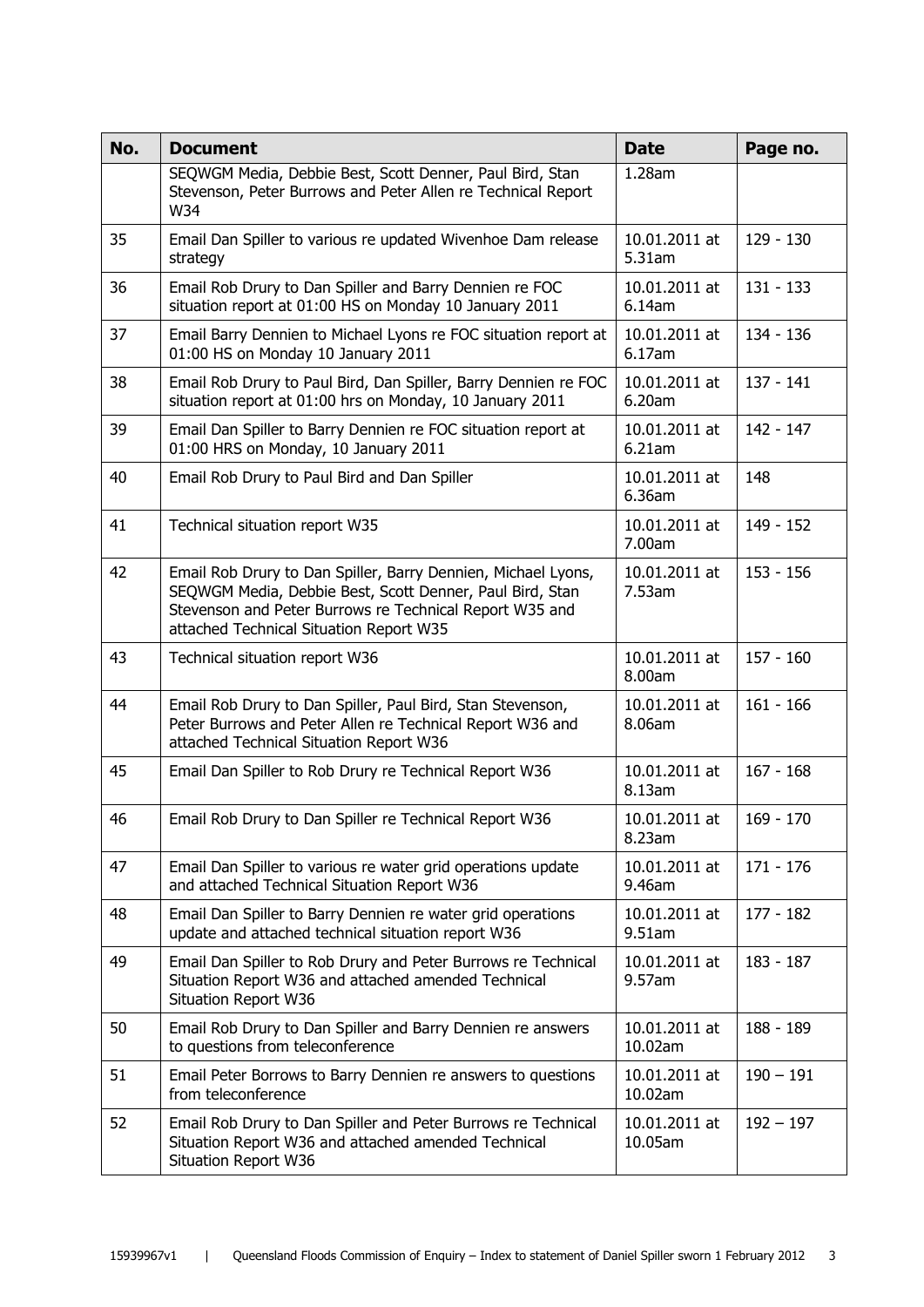| No. | <b>Document</b>                                                                                                                                                               | <b>Date</b>                         | Page no.    |
|-----|-------------------------------------------------------------------------------------------------------------------------------------------------------------------------------|-------------------------------------|-------------|
| 53  | Email Barry Dennien to Dan Spiller re answers to questions<br>from teleconference                                                                                             | 10.01.2011 at<br>10.07am            | 198 - 199   |
| 54  | Email Dan Spiller to Colin Jensen re Technical Situation Report<br>and attached Technical Situation Report W37                                                                | 10.01.2011 at<br>10.09am            | $200 - 205$ |
| 55  | Email Lee Hutchison to Dan Spiller, Barry Dennien, Scott<br>Denner and Michael Lyons re 0830H and attached<br>teleconference notes                                            | 10.01.2011 at<br>10.21am            | $206 - 208$ |
| 56  | Email Gina O'Driscoll to Carl Wulff, Colin Jensen and Bob Bain<br>re Wivenhoe Dam release strategy and attached Technical<br>Situation Report W37                             | 10.01.2011 at<br>10.23am            | $209 - 214$ |
| 57  | Email Barry Dennien to Scott Denner, Dan Spiller and Michael<br>Lyons re actions from Minister's meeting                                                                      | 10.01.2011 at<br>11.32am            | 215         |
| 58  | Transcript of meeting (teleconference)                                                                                                                                        | 10.01.2011 at<br>12.30pm            | $216 - 232$ |
| 59  | Email Paul Bird to various re release update                                                                                                                                  | 10.01.2011 at<br>1.55pm             | $233 - 234$ |
| 60  | Technical situation report W37                                                                                                                                                | 10.01.2011 at<br>3.00pm             | $235 - 237$ |
| 61  | Email Jade Simmons to Barry Dennien, Dan Spiller, Scott<br>Denner, Michael Lyons and SEQWGM communication staff re<br>FOC situation report at 12:00 on Monday 10 January 2011 | 10.01.2011 at<br>3.11pm             | $238 - 240$ |
| 62  | Email Rob Drury to Dan Spiller, Paul Bird, Stan Stevenson,<br>Peter Burrows and Peter Allen re Technical Report W37 and<br>attached Technical Situation Report W37            | 10.01.2011 at<br>3.16pm             | $241 - 245$ |
| 63  | Email Michael Lyons to Barry Dennien re Wivenhoe now at<br>153.9%                                                                                                             | 10.01.2011 at<br>3.21pm             | 246         |
| 64  | Email Dan Spiller to Barry Dennien, Michael Lyons and SEQ<br>WGM Media re technical situation report W37 and attachments                                                      | 10.01.2011 at<br>3.29pm             | $247 - 259$ |
| 65  | Email Dan Spiller to Barry Dennien re technical situation report<br>W37 and attached technical situation report W37                                                           | 10.01.2011 at<br>4.09pm             | $260 - 263$ |
| 66  | Email Dan Spiller to Gregory Matthies and Michelle Sounderson<br>re contact details for BCC re water effects and attached<br><b>Technical Situation Report W37</b>            | 10.01.2011 at<br>5.48pm             | $264 - 266$ |
| 67  | Email Ken Smith to Barry Dennien re BCC inundation map at<br>4000 cumecs and attachments                                                                                      | 10.01.2011 at<br>6.12pm             | $267 - 269$ |
| 68  | Email Ken Smith to Barry Dennien re list of suburbs impacted<br>by inundation from a 4000 cumec river flow                                                                    | 10.01.2011 at<br>6.24 <sub>pm</sub> | $270 - 271$ |
| 69  | Email Dan Spiller to Debbie Best re impact of Lockyer flows and<br>attachments                                                                                                | 11.01.2011 at<br>6.29am             | $272 - 279$ |
| 70  | Email Barry Dennien to Dan Spiller re levels                                                                                                                                  | 11.01.2011 at<br>8.33am             | $280 - 281$ |
| 71  | Email John Adcock re Water Grid Update - Dam releases - 11<br>January 2011                                                                                                    | 11.01.2011 at<br>8.39am             | $282 - 284$ |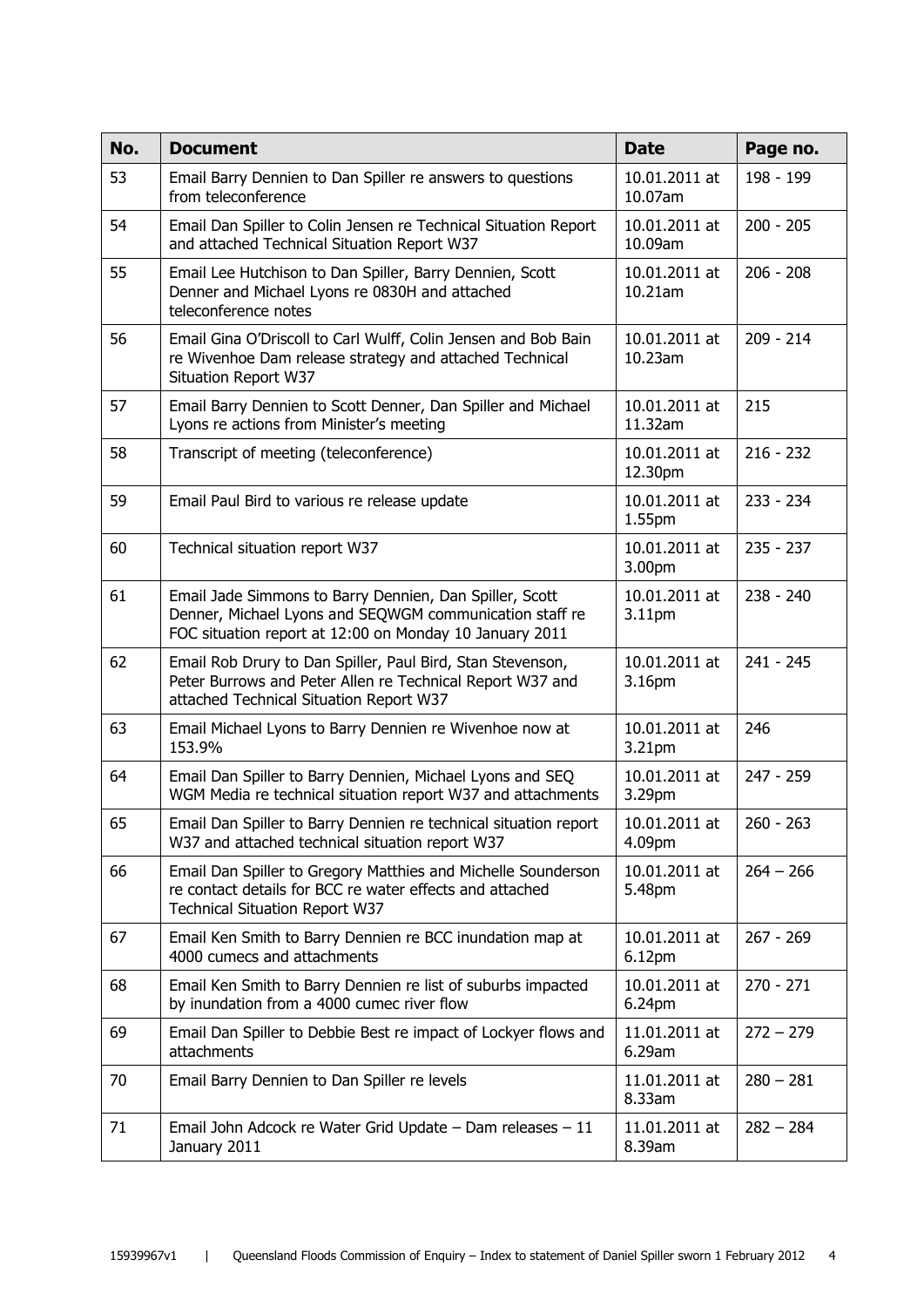| No. | <b>Document</b>                                                                                                                                                | <b>Date</b>             | Page no.    |
|-----|----------------------------------------------------------------------------------------------------------------------------------------------------------------|-------------------------|-------------|
| 72  | Email Colin Jensen to Barry Dennien, Dan Spiller and Ken Smith<br>re BCC inundation maps for 5000 m3/s and attachments                                         | 11.01.2011 at<br>9.27am | $285 - 289$ |
| 73  | Email Dan Spiller to various re Wivenhoe Dam release update<br>and attached technical situation report W39                                                     | 11.01.2011 at<br>1.18pm | 290 - 293   |
| 74  | Email Stan Stevenson to SEQWGM Emergency re technical<br>situation report W40 and attached technical situation report<br>W40                                   | 11.01.2011 at<br>3.58pm | $294 - 297$ |
| 75  | Email Dan Spiller to Barry Dennien re technical situation report<br>W40 and attached technical situation report W40                                            | 11.01.2011 at<br>4.00pm | $298 - 303$ |
| 76  | Email Bob Riley to Dan Spiller and Barry Dennien re Wivenhoe<br>Dam release                                                                                    | 11.01.2011 at<br>4.19pm | 304         |
| 77  | <b>Technical Situation Report W41</b>                                                                                                                          | 11.01.2011 at<br>6.00pm | $305 - 307$ |
| 78  | Email Paul Bird to various re release update                                                                                                                   | 11.01.2011 at<br>6.19pm | 308         |
| 79  | Email Rob Drury to Dan Spiller, Paul Bird, Stan Stevenson,<br>Peter Borrows and Peter Allen re technical report and attached<br>technical situation report W41 | 11.01.2011 at<br>6.28pm | $309 - 316$ |
| 80  | Email Petula Martinz to various re updated Technical Situation<br>Report and attached Technical Situation Report W41                                           | 11.01.2011 at<br>6.44pm | $317 - 320$ |
| 81  | <b>Technical Situation Report W42</b>                                                                                                                          | 11.01.2011 at<br>7.00pm | $321 - 323$ |
| 82  | Email Rob Drury to Dan Spiller, Paul Bird, Stan Stevenson,<br>Peter Borrows and Peter Allen re technical report and attached<br>technical situation report W42 | 11.01.2011 at<br>7.29pm | $324 - 327$ |
| 83  | <b>Technical Situation Report W43</b>                                                                                                                          | 11.01.2011 at<br>8.00pm | $328 - 330$ |
| 84  | <b>Technical Situation Report W44</b>                                                                                                                          | 11.01.2011 at<br>8.00pm | $331 - 333$ |
| 85  | Email Rob Drury to Dan Spiller, Paul Bird, Stan Stevenson,<br>Peter Borrows and Peter Allen re technical report and attached<br>technical situation report W43 | 11.01.2011 at<br>8.20pm | 334 - 337   |
| 86  | Email Dan Spiller to Barry Dennien re technical report and<br>attachments                                                                                      | 11.01.2011 at<br>8.25pm | 338 - 344   |
| 87  | Email Barry Dennien to Dan Spiller re technical report                                                                                                         | 11.01.2011 at<br>8.31pm | 345         |
| 88  | Email Paul Bird to various re release update                                                                                                                   | 11.01.2011 at<br>8.33pm | 346         |
| 89  | Email Rob Drury to Dan Spiller, Paul Bird, Stan Stevenson,<br>Peter Borrows and Peter Allen re technical report and attached<br>technical situation report W44 | 11.01.2011 at<br>9.16pm | $347 - 350$ |
| 90  | Email Rob Drury to Dan Spiller re technical report and attached<br>technical situation report W44                                                              | 11.01.2011 at<br>9.51pm | $351 - 357$ |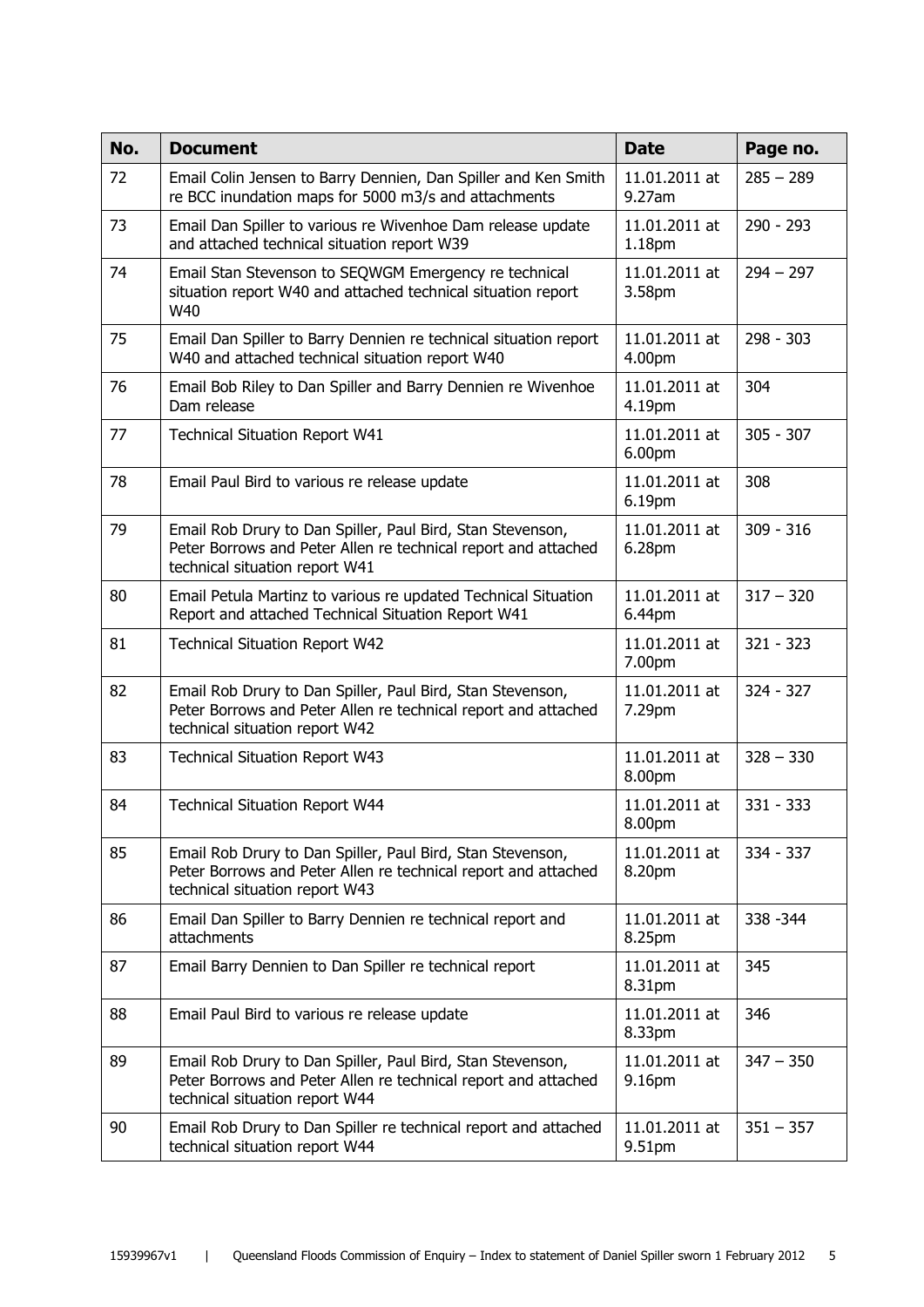| No. | <b>Document</b>                                                                                                                                                | <b>Date</b>              | Page no.    |
|-----|----------------------------------------------------------------------------------------------------------------------------------------------------------------|--------------------------|-------------|
| 91  | <b>Technical Situation Report W45</b>                                                                                                                          | 11.01.2011 at<br>10.00pm | $358 - 360$ |
| 92  | Email Rob Drury to Dan Spiller, Paul Bird, Stan Stevenson,<br>Peter Borrows and Peter Allen re technical report and attached<br>technical situation report W45 | 11.01.2011 at<br>10.07pm | $361 - 364$ |
| 93  | Email Dan Spiller to various re Wivenhoe Dam update and<br>attached technical situation report W44                                                             | 11.01.2011 at<br>10.19pm | $365 - 368$ |
| 94  | Email Paul Bird to various re release update                                                                                                                   | 11.01.2011 at<br>10.21pm | 369         |
| 95  | Email Dan Spiller to John Bradley re Wivenhoe Dam update                                                                                                       | 11.01.2011 at<br>10.48pm | $370 - 371$ |
| 96  | <b>Technical Situation Report W46</b>                                                                                                                          | 11.01.2011 at<br>11.00pm | $372 - 374$ |
| 97  | Email Rob Drury to Dan Spiller, Paul Bird, Stan Stevenson,<br>Peter Borrows and Peter Allen re technical report and attached<br>technical situation report W46 | 11.01.2011 at<br>11.21pm | $375 - 378$ |
| 98  | Email Dan Spiller to various re updated Wivenhoe Dam releases<br>and attached technical situation report W46                                                   | 11.01.2011 at<br>11.43pm | $379 - 383$ |
| 99  | Email Dan Spiller to Colin Jensen re dam release update                                                                                                        | 11.01.2011 at<br>11.49pm | 384         |
| 100 | Email Barry Dennien to Peter Baddiley re Tech Report and<br>attached Technical Situation Report W37                                                            | 10.01.2011 at<br>4.11pm  | $385 - 387$ |
| 101 | Email Dan Spiller to John Bradley re Wivenhoe Dam update                                                                                                       | 11.01.2011 at<br>10.48pm | $388 - 392$ |
| 102 | Email Rob Drury to Dan Spiller, Paul Bird, Stan Stevenson,<br>Peter Borrows and Peter Allen re technical report and attached<br>technical situation report W46 | 11.01.2011 at<br>11.21pm | $393 - 396$ |
| 103 | Email Dan Spiller to various re updated Wivenhoe Dam releases<br>and attached technical situation report W48                                                   | 11.01.2011 at<br>11.43pm | $397 - 401$ |
| 104 | Email Dan Spiller to Colin Jensen re dam release update                                                                                                        | 11.01.2011 at<br>11.49pm | 402         |
| 105 | Email Barry Dennien to Peter Baddiley re Tech Report and<br>attached Technical Situation Report W37                                                            | 10.01.2011 at<br>4.11pm  | $403 - 406$ |
| 106 | Email Rob Drury to Barry Dennien and Dan Spiller re FLDWARN<br>for lower Brisbane and Bremer Rs                                                                | 10.01.2011 at<br>4.24pm  | $407 - 410$ |
| 107 | Email Peter Baddiley to Barry Dennien re Tech Report and<br>attached Technical Situation Report W37 (with BOM additions)                                       | 10.01.2011 at<br>4.33pm  | $411 - 415$ |
| 108 | Email Barry Dennien to various re FLDWARN for Lower<br>Brisbane and Bremer Rs                                                                                  | 10.01.2011 at<br>4.37pm  | $416 - 418$ |
| 109 | Email Barry Dennien to Darren Madgwick, Kerry Dunn and<br>Peter Martin and attached Technical Situation Report W37                                             | 10.01.2011 at<br>6.45pm  | $419 - 425$ |
| 110 | Email Paul Bird to various re release update                                                                                                                   | 10.01.2011 at<br>7.31pm  | $426 - 427$ |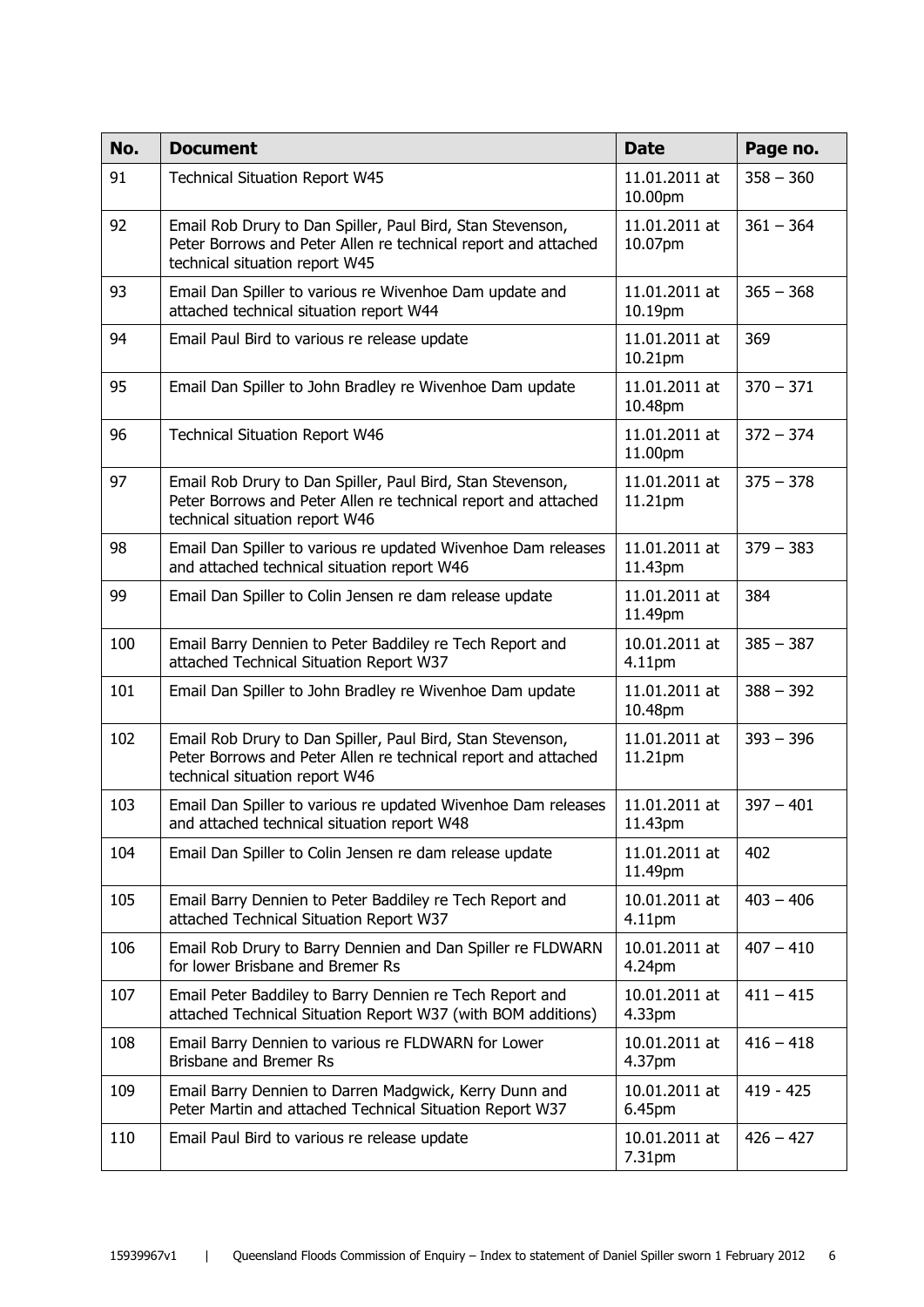| No.             | <b>Document</b>                                                                                                                                                       | <b>Date</b>              | Page no.    |
|-----------------|-----------------------------------------------------------------------------------------------------------------------------------------------------------------------|--------------------------|-------------|
| 111             | Email Rob Drury to Dan Spiller re impact of Lockyer flows                                                                                                             | 11.01.2011 at<br>6.18am  | 428 431     |
| 112             | Email Dan Spiller to Debbie Best re impact of Lockyer flows and<br>attachments                                                                                        | 11.01.2011 at<br>6.29am  | $432 - 443$ |
| 113             | Email Rob Drury to Dan Spiller, Paul Bird, Stan Stevenson,<br>Peter Burrows and Peter Allen re Technical Report and attached<br><b>Technical Situation Report W38</b> | 11.01.2011 at<br>6.36am  | $444 - 447$ |
| 114             | Technical situation report W38                                                                                                                                        | 11.01.2011 at<br>6.30am  | $448 - 451$ |
| 115             | Email Paul Bird to various re release update                                                                                                                          | 11.01.2011 at<br>6.47am  | $452 - 453$ |
| 116             | Email Barry Dennien to Darren Madgwick, Kerry Dunn and<br>Peter Martin re Wivenhoe releases - Monday PM                                                               | 11.01.2011 at<br>6.57am  | 454 - 457   |
| 117             | Email Dan Spiller to various re water grid dam release strategy<br>and attached technical situation report W38                                                        | 11.01.2011 at<br>7.17am  | $458 - 465$ |
| 118             | Email Paul Bird to various re release update                                                                                                                          | 11.01.2011 at<br>6.47am  | $466 - 467$ |
| 119             | Email Barry Dennien to Darren Madgwick, Kerry Dunn and<br>Peter Martin re Wivenhoe releases - Monday PM                                                               | 11.01.2011 at<br>6.57am  | $468 - 471$ |
| 120             | Email Dan Spiller to various re water grid dam release strategy<br>and attached technical situation report W38                                                        | 11.01.2011 at<br>7.17am  | $472 - 479$ |
| 121             | Email Elaina Smouha to Tim Watts re flood mitigation manual<br>review and attachments                                                                                 | 13.01.2011 at<br>4.45pm  | $480 - 488$ |
| <b>VOLUME 2</b> |                                                                                                                                                                       |                          |             |
| 122             | Email Rob Drury to Dan Spiller re technical report                                                                                                                    | 11.01.2011 at<br>7.58am  | $489 - 492$ |
| 123             | Email Barry Dennien to Dan Spiller re levels                                                                                                                          | 11.01.2011 at<br>8.32am  | $493 - 494$ |
| 124             | Email Barry Dennien to Dan Spiller re levels                                                                                                                          | 11.01.2011 at<br>8.33am  | $495 - 497$ |
| 125             | Email Tim Watts to Dan Spiller, Debbie Best, Lance McCallum,<br>Geoff Stead, Peter Borrows and Barry Dennien re water grid<br>dam release strategy                    | 11.01.2011 at<br>8.52am  | $498 - 500$ |
| 126             | Email Dan Spiller to Barry Dennien re levels                                                                                                                          | 11.01.2011 at<br>9.06am  | $501 - 503$ |
| 127             | Email Barry Dennien to Dan Spiller and Michael Lyons re levels                                                                                                        | 11.01.2011 at<br>9.13am  | $504 - 507$ |
| 128             | Technical situation report W39                                                                                                                                        | 11.01.2011 at<br>12.00pm | $508 - 510$ |
| 129             | Email Stan Stevenson to Dan Spiller and SEQWGM Emergency<br>re technical situation report W39 and attached technical<br>situation report W39                          | 11.01.2011 at<br>12.46pm | $511 - 514$ |
| 130             | Email Paul Bird to various re release update                                                                                                                          | 11.01.2011 at            | $515 - 519$ |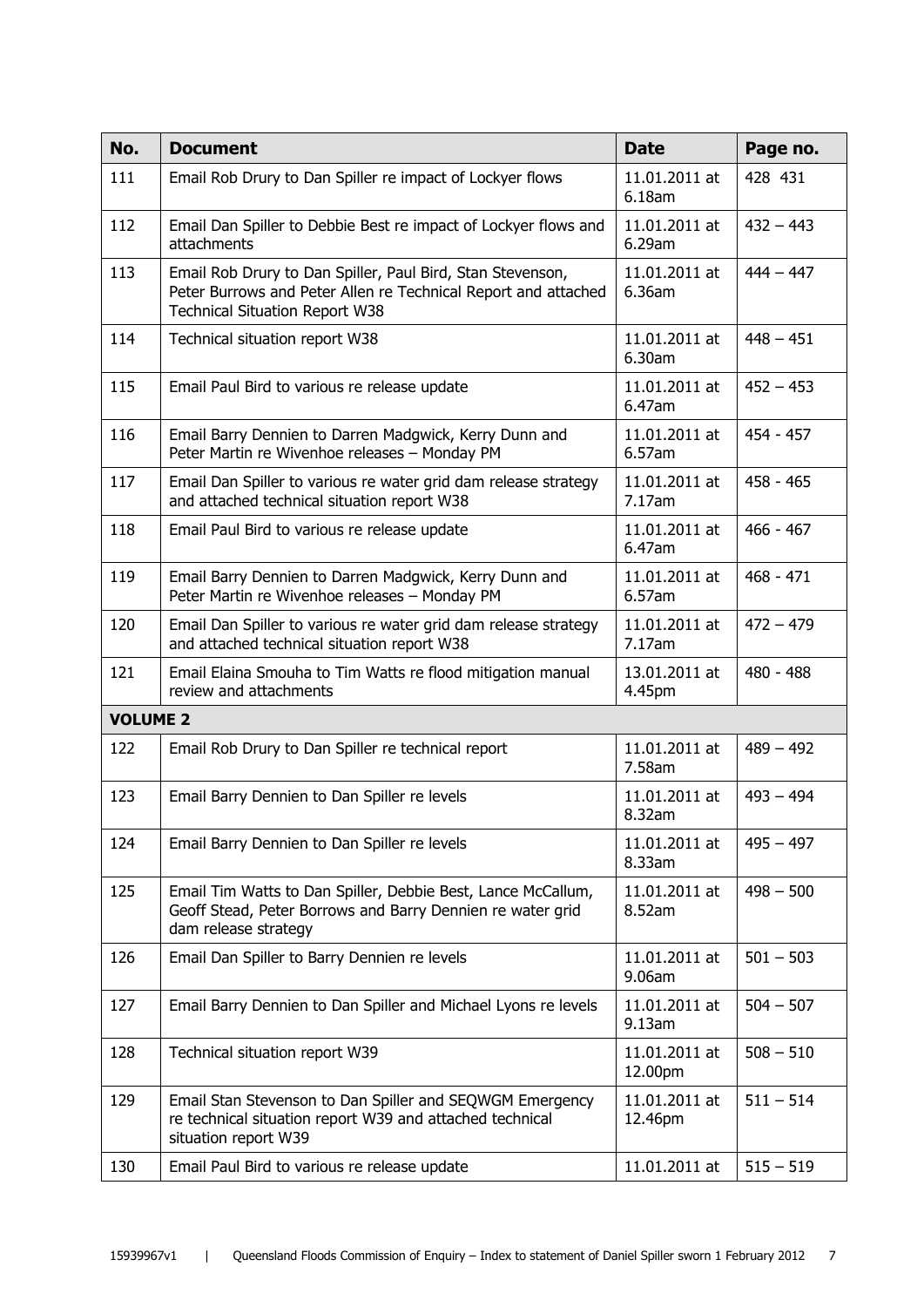| No. | <b>Document</b>                                                                                                                                                    | <b>Date</b>              | Page no.    |
|-----|--------------------------------------------------------------------------------------------------------------------------------------------------------------------|--------------------------|-------------|
|     |                                                                                                                                                                    | 1.02 <sub>pm</sub>       |             |
| 131 | Email Dan Spiller to various re dam release update and<br>attached technical situation report W47                                                                  | 12.01.2011 at<br>5.37am  | $520 - 524$ |
| 132 | Email Paul Bird to various re release update                                                                                                                       | 12.01.2011 at<br>6.05am  | 525         |
| 133 | Email Barry Dennien to Dan Spiller and Colin Jensen re dam<br>release update                                                                                       | 12.01.2011 at<br>6.15am  | $526 - 527$ |
| 134 | Email Rob Drury to Dan Spiller re dam release update                                                                                                               | 12.01.2011 at<br>7.58am  | $528 - 532$ |
| 135 | Email Dan Spiller to Barry Dennien re dam release update                                                                                                           | 12.01.2011 at<br>7.59am  | $533 - 535$ |
| 136 | <b>Technical Situation Report W48</b>                                                                                                                              | 12.01.2011 at<br>8.00am  | $536 - 538$ |
| 137 | Email Rob Drury to Dan Spiller, Paul Bird, Stan Stevenson,<br>Peter Borrows and Peter Allen re technical report W48 and<br>attached technical situation report W48 | 12.01.2011 at<br>8.21am  | $539 - 542$ |
| 138 | Email Paul Bird to various re release update                                                                                                                       | 12.01.2011 at<br>8.26am  | $543 - 544$ |
| 139 | Email Dan Spiller to various re Dam release update and<br>attached Technical Situation Report W48                                                                  | 12.01.2011 at<br>9.00am  | $545 - 548$ |
| 140 | Email Dan Spiller to Colin Jensen re dam release update and<br>attached technical situation report W48                                                             | 12.01.2011 at<br>9.01am  | $549 - 552$ |
| 141 | Email Barry Dennien to Dan Spiller and Peter Borrows re<br>Wivenhoe Dam flood operations and attached SEQ WGM Prelim<br>Rep 12012011                               | 12.01.2011 at<br>9.24am  | $553 - 555$ |
| 142 | Email Barry Dennien to Peter Borrows re Wivenhoe Dam flood<br>operation                                                                                            | 12.01.2011 at<br>9.39am  | $556 - 558$ |
| 143 | <b>Technical Situation Report W49</b>                                                                                                                              | 12.01.2011 at<br>11.00am | $559 - 561$ |
| 144 | Email Rob Drury to Dan Spiller, Paul Bird, Stan Stevenson,<br>Peter Borrows and Peter Allen re technical report W49 and<br>attached technical situation report W49 | 12.01.2011 at<br>11.24am | $562 - 565$ |
| 145 | <b>Technical Situation Report W50</b>                                                                                                                              | 12.01.2011 at<br>3.00pm  | $566 - 568$ |
| 146 | Email Robert Drury to Dan Spiller and attached technical<br>situation report W50                                                                                   | 12.01.2011 at<br>3.36pm  | $569 - 572$ |
| 147 | Email Dan Spiller to various re dam release update and<br>attached technical situation report W50                                                                  | 12.01.2011 at<br>3.52pm  | $573 - 576$ |
| 148 | <b>Technical Situation Report W51</b>                                                                                                                              | 12.01.2011 at<br>6.00pm  | $577 - 579$ |
| 149 | Email Water Grid Emergency Manager to Dan Spiller re<br>technical report and attached technical situation report W51                                               | 12.01.2011 at<br>7.12pm  | $580 - 583$ |
| 150 | Email Dan Spiller to various re dam release update and                                                                                                             | 12.01.2011 at            | 584 - 587   |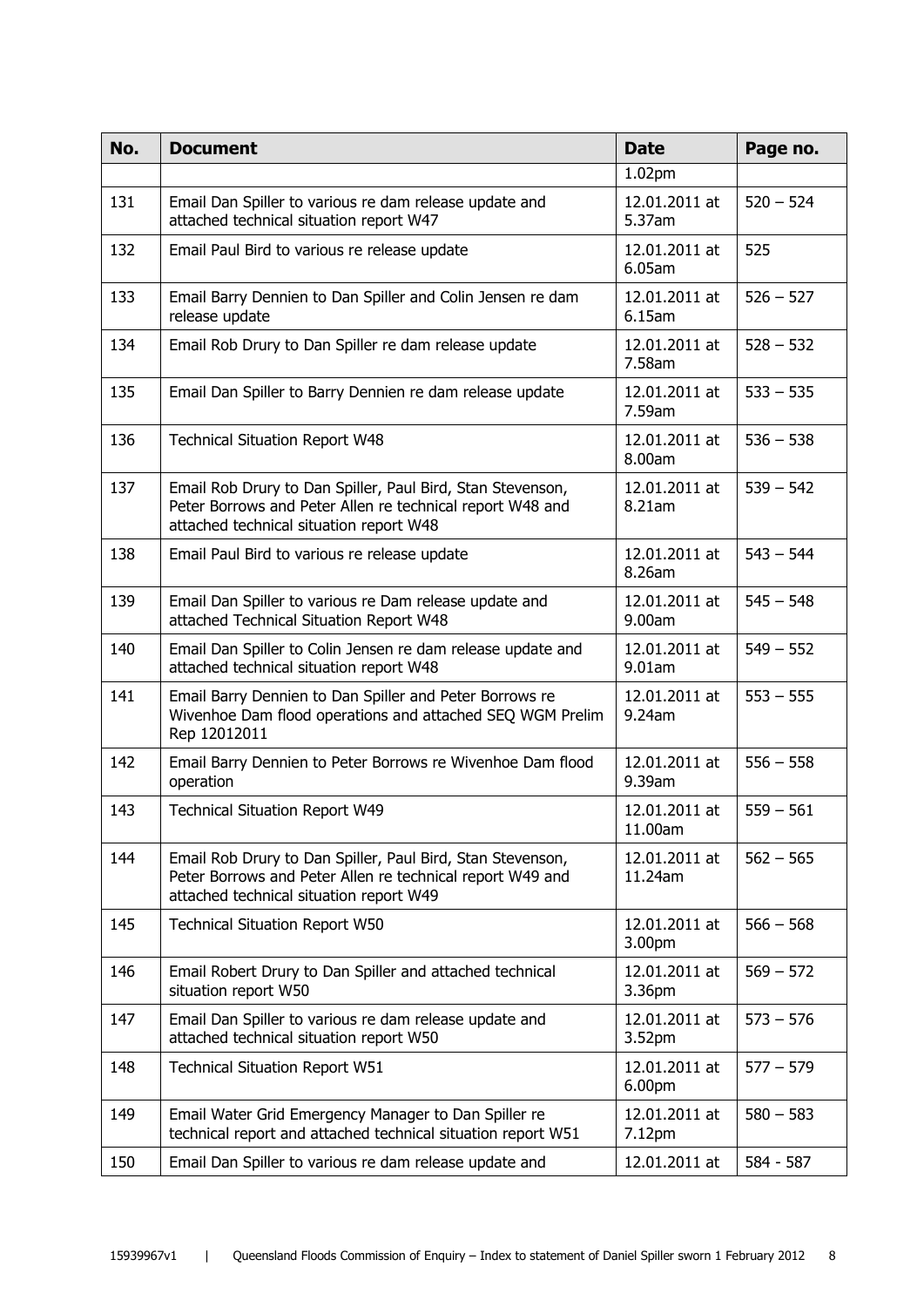| No.                                                                                                                                                                                                                                                                                                                                                                                                                                                                                                                                                                                                                                                                                                         | <b>Document</b>                                                                                                                                                                                                                                                             | <b>Date</b>                         | Page no.    |  |  |  |  |
|-------------------------------------------------------------------------------------------------------------------------------------------------------------------------------------------------------------------------------------------------------------------------------------------------------------------------------------------------------------------------------------------------------------------------------------------------------------------------------------------------------------------------------------------------------------------------------------------------------------------------------------------------------------------------------------------------------------|-----------------------------------------------------------------------------------------------------------------------------------------------------------------------------------------------------------------------------------------------------------------------------|-------------------------------------|-------------|--|--|--|--|
|                                                                                                                                                                                                                                                                                                                                                                                                                                                                                                                                                                                                                                                                                                             | attached technical situation report W51                                                                                                                                                                                                                                     | 8.34pm                              |             |  |  |  |  |
| <b>Annexure C</b><br>Topic 2 - How, if at all, that understanding changed since 12 January 2011 and the reason<br>for the change in understanding                                                                                                                                                                                                                                                                                                                                                                                                                                                                                                                                                           |                                                                                                                                                                                                                                                                             |                                     |             |  |  |  |  |
| 151                                                                                                                                                                                                                                                                                                                                                                                                                                                                                                                                                                                                                                                                                                         | n/a                                                                                                                                                                                                                                                                         |                                     |             |  |  |  |  |
| Topic 3 - His understanding of any differences between the account of the choice and timing<br>of the dam operations strategies employed to manage the flood event in the SEQ Water Grid<br>Manager and Seqwater Ministerial Briefing Note to the Minister for Natural Resources, Mines<br>and Energy and Minister for Trade that appears as attachment SR-12 to Exhibit 11 before the<br>Queensland Floods Commission of Inquiry (January Report) and the Seqwater report titled<br>'January 2011 Flood Event - Report on the Operation of Somerset Dam and Wivenhoe Dam'<br>and dated 2 March 2011 that appears as Exhibit 24 before the Queensland Floods<br><b>Commission of Inquiry (March Report)</b> |                                                                                                                                                                                                                                                                             |                                     |             |  |  |  |  |
| 152                                                                                                                                                                                                                                                                                                                                                                                                                                                                                                                                                                                                                                                                                                         | n/a                                                                                                                                                                                                                                                                         |                                     |             |  |  |  |  |
| above                                                                                                                                                                                                                                                                                                                                                                                                                                                                                                                                                                                                                                                                                                       | Topic 4 - When he first became aware of the differences, if any, referred to in paragraph 3                                                                                                                                                                                 |                                     |             |  |  |  |  |
| 153                                                                                                                                                                                                                                                                                                                                                                                                                                                                                                                                                                                                                                                                                                         | n/a                                                                                                                                                                                                                                                                         |                                     |             |  |  |  |  |
| <b>Annexure D</b>                                                                                                                                                                                                                                                                                                                                                                                                                                                                                                                                                                                                                                                                                           |                                                                                                                                                                                                                                                                             |                                     |             |  |  |  |  |
|                                                                                                                                                                                                                                                                                                                                                                                                                                                                                                                                                                                                                                                                                                             | Topic 5 – All discussions, correspondence, meetings or briefings he participated in, in relation<br>to the January Report and the March Report, and in respect of these identifying any that<br>related to the differences between the reports referred to in Topic 3 above |                                     |             |  |  |  |  |
| 154                                                                                                                                                                                                                                                                                                                                                                                                                                                                                                                                                                                                                                                                                                         | Email Dan Spiller to John Bradley re the discussion paper on<br>dam full supply level investigations Seqwater gated storages<br>and attachment                                                                                                                              | 15.01.2011 at<br>8.32am             | $588 - 595$ |  |  |  |  |
| 155                                                                                                                                                                                                                                                                                                                                                                                                                                                                                                                                                                                                                                                                                                         | Email Lance McCallum to Dan Spiller and John Bradley re<br>urgent - Cabinet-in-Confidence                                                                                                                                                                                   | 15.01.2011 at<br>10.31am            | 596         |  |  |  |  |
| 156                                                                                                                                                                                                                                                                                                                                                                                                                                                                                                                                                                                                                                                                                                         | Email John Bradley to Lance McCallum and Dan Spiller re<br>urgent - Cabinet-in-Confidence                                                                                                                                                                                   | 15.01.2011 at<br>10.34am            | 597         |  |  |  |  |
| 157                                                                                                                                                                                                                                                                                                                                                                                                                                                                                                                                                                                                                                                                                                         | Email Barry Dennien to Dan Spiller re urgent - Cabinet-in-<br>Confidence                                                                                                                                                                                                    | 15.01.2011 at<br>10.41am            | $598 - 599$ |  |  |  |  |
| 158                                                                                                                                                                                                                                                                                                                                                                                                                                                                                                                                                                                                                                                                                                         | Email Elaina Smouha to John Bradley re Cabinet-in-Confidence<br>- discussions points and attachment                                                                                                                                                                         | 15.01.2011 at<br>1.42pm             | $600 - 601$ |  |  |  |  |
| 159                                                                                                                                                                                                                                                                                                                                                                                                                                                                                                                                                                                                                                                                                                         | Email Duty Engineer to Peter Borrows, Rob Drury and<br>Terry Malone re March 2010 report index and attachment                                                                                                                                                               | 15.01.2011 at<br>2.08pm             | $602 - 606$ |  |  |  |  |
| 160                                                                                                                                                                                                                                                                                                                                                                                                                                                                                                                                                                                                                                                                                                         | Email Dan Spiller to Water Grid Media re March 2010 report<br>index and attachment                                                                                                                                                                                          | 15.01.2011 at<br>2.14 <sub>pm</sub> | $607 - 611$ |  |  |  |  |
| 161                                                                                                                                                                                                                                                                                                                                                                                                                                                                                                                                                                                                                                                                                                         | Email Dan Spiller to Duty Engineer re Cabinet-in-Confidence -<br>discussion points and attachment                                                                                                                                                                           | 15.01.2011 at<br>2.21 <sub>pm</sub> | $612 - 613$ |  |  |  |  |
| 162                                                                                                                                                                                                                                                                                                                                                                                                                                                                                                                                                                                                                                                                                                         | Email Elaina Smouha to Barry Dennien, Dan Spiller and<br>Michael Lyons re Ministerial Brief - outline and attachment                                                                                                                                                        | 15.01.2011 at<br>4.37pm             | $614 - 616$ |  |  |  |  |
| 163                                                                                                                                                                                                                                                                                                                                                                                                                                                                                                                                                                                                                                                                                                         | Email Elaina Smouha to Mike Foster, Peter Allen, Bob Reilly,<br>Peter Borrows, Rob Drury re cabinet in confidence - ministerial<br>brief outline and attachment                                                                                                             | 15.01.2011 at<br>5.03pm             | $617 - 619$ |  |  |  |  |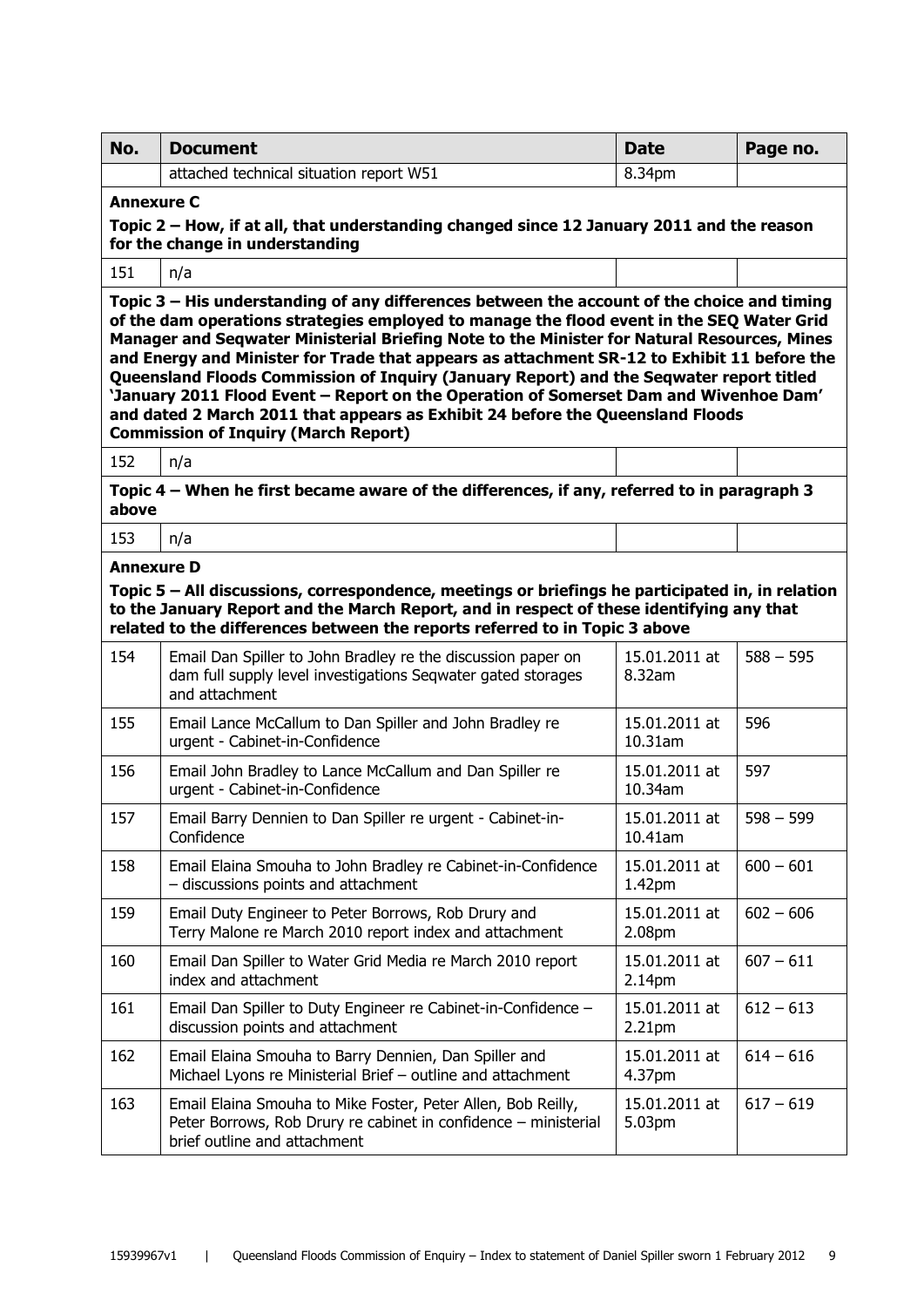| No. | <b>Document</b>                                                                                                                                                                   | <b>Date</b>              | Page no.    |
|-----|-----------------------------------------------------------------------------------------------------------------------------------------------------------------------------------|--------------------------|-------------|
| 164 | Email Peter Allen to various re cabinet in confidence -<br>ministerial brief outline - regulatory context and attachment                                                          | 16.01.2011 at<br>11.58am | $620 - 622$ |
| 165 | Email Barry Dennien to Dan Spiller re Cabinet-in-Confidence -<br>Ministerial Brief - outline - regulatory context and attachment                                                  | 16.01.2011 at<br>12.25pm | $623 - 626$ |
| 166 | Email John Bradley to Barry Dennien and Dan Spiller re should<br>Wivenhoe have been bigger?                                                                                       | 16.01.2011 at<br>12.55pm | $627 - 628$ |
| 167 | Email Lance McCallum to John Bradley, Dan Spiller, Barry<br>Dennien and Dan Hunt re special Cabinet meeting - Monday,<br>17 January 2010 - pre-brief                              | 16.01.2011 at<br>2.45pm  | 629         |
| 168 | Email Peter Borrows to Bob Reilly, Rob Drury, Duty SEQ, John<br>Bradley, Barry Dennien and Dan Spiller re Cabinet-in-<br>Confidence - Ministerial Brief - outline and attachment  | 16.01.2011 at<br>3.59pm  | $630 - 633$ |
| 169 | Email Elaina Smouha to Dan Spiller and Barry Dennien re<br>Cabinet-in-Confidence – regulatory context and attachment                                                              | 16.01.2011 at<br>4.07pm  | $63 - 636$  |
| 170 | Email Peter Borrows to Bob Reilly, Rob Drury, Duty SEQ, John<br>Bradley, Barry Dennien and Dan Spiller re Cabinet-in-<br>Confidence - Ministerial Brief - outline and attachments | 16.01.2011 at<br>4.28pm  | $637 - 674$ |
| 171 | Email Kathryn Reilly to Bob Reilly, Peter Borrows, John Bradley,<br>Barry Dennien, Dan Spiller, Peter Allen re cabinet in confidence<br>- ministerial brief outline               | 16.01.2011 at<br>6.00pm  | $675 - 679$ |
| 172 | Email Elaina Smouha to Peter Borrows re Cabinet-in-Confidence<br>- Ministerial Brief - outline and attachments                                                                    | 16.01.2011 at<br>6.05pm  | $680 - 719$ |
| 173 | Email Barry Dennien to Dan Spiller re river height calculation                                                                                                                    | 16.01.2011 at<br>7.36pm  | $720 - 721$ |
| 174 | Email John Bradley to Lance McCallum and Dan Spiller re<br>urgent - Cabinet-in-Confidence                                                                                         | 16.01.2011 at<br>7.41pm  | $722 - 723$ |
| 175 | Email Dan Spiller to John Bradley re talking points - Wivenhoe<br>Dam releases and attachment                                                                                     | 16.01.2011 at<br>9.26pm  | $724 - 765$ |
| 176 | Email Peter Borrows to Barry Dennien re cabinet in confidence<br>- ministerial brief outline and attachments                                                                      | 16.01.2011 at<br>9.33pm  | $766 - 840$ |
| 177 | Email John Bradley to Dan Spiller re talking points - Wivenhoe<br>Dam releases                                                                                                    | 16.01.2011 at<br>9.57pm  | $841 - 842$ |
| 178 | Email Elaina Smouha to John Bradley re Cabinet-in-Confidence<br>- Ministerial Brief - flood event and Wivenhoe Dam and<br>attachments                                             | 16.01.2011 at<br>10.14pm | $843 - 872$ |
| 179 | Email John Bradley to Elaina Smouha re Cabinet-in-Confidence<br>- Ministerial Brief - flood event and Wivenhoe Dam                                                                | 16.01.2011 at<br>10.35pm | $873 - 874$ |
| 180 | Email Barry Dennien to John Bradley re public inquiry<br>discussion points -Brief - Cabinet-in-Confidence and<br>attachment                                                       | 25.01.2011 at<br>4.32pm  | $875 - 876$ |
| 181 | Email Dan Spiller to John Bradley, Debbie Best, Bob Reilly re<br>summary of report and attached January 2011 Flood Event -<br>Summary of Dam Operations January 2011              | 07.03.2011 at<br>6.19pm  | $877 - 962$ |
| 182 | Email Bob Reilly to Dan Spiller, Jim Pruss, Mike Foster and                                                                                                                       | 08.03.2011 at            | $963 - 964$ |